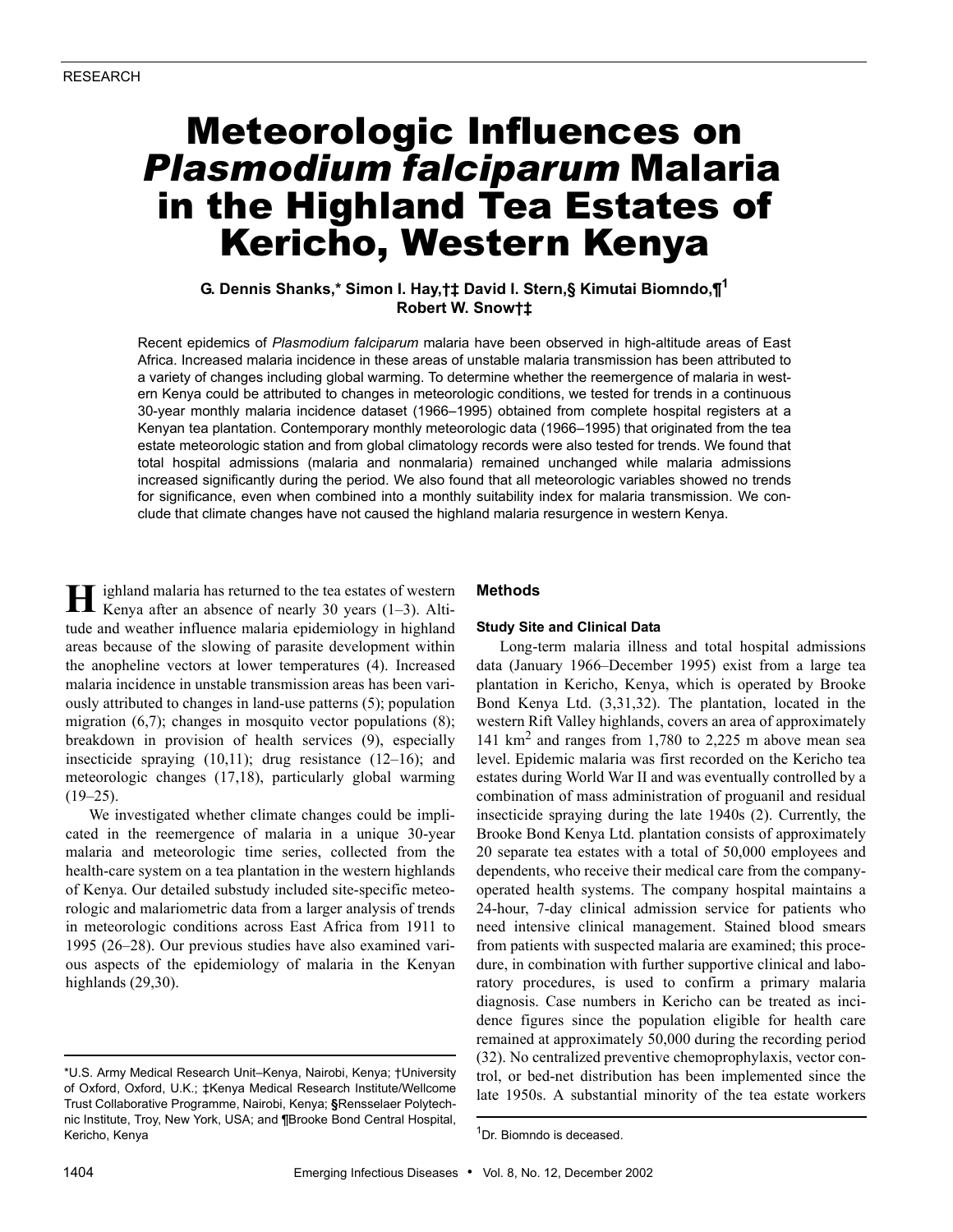originate from the holoendemic Lake Victoria area and travel back and forth intermittently to their home areas; however, this travel pattern has been occurring since the road was surfaced in the 1950s and has not changed recently. This study was conducted under a protocol approved by the Kenyan National Ethical Review Committee (SSC 484) and the U.S. Army Office of the Surgeon General (WRAIR 682).

### **Meteorologic Data**

Two meteorologic datasets were compiled. Point locality measurements of mean monthly temperature (°C) and monthly total rainfall (mm) were obtained from the Tea Research Foundation meteorologic station on the Kericho tea estates for the 1966–1995 period. Climate data were also obtained from a global 0.5 x  $0.5^{\circ}$  (approximately 55 x 55 km [3,025 km<sup>2</sup>] at the equator) gridded dataset of monthly terrestrial surface climate for the 1966–1995 period (33,34) (available from: URL: http:/ /www.cru.uea.ac.uk/link). The dataset was used to ensure that results from the single meteorologic station were in agreement with data from a wider geographic area; this procedure also allowed a wider range of climate variables, including temperature extremes, to be tested. Primary variables of precipitation (mm), mean temperature (°C), and diurnal temperature range (°C) were available and interpolated from extensive meteorologic station data by using angular distance-weighted averaging of anomaly fields. The secondary variable of vapor pressure was also provided, interpolated where available, and calculated from primary variables, when the coverage of meteorologic stations was insufficient. Minimum and maximum monthly temperature estimates were created by subtracting or adding, respectively, half the diurnal temperature range from mean monthly temperature. Time series were derived by using an extraction routine developed in ENVI (Research Systems Inc., Boulder, CO) with georeferencing information for Kericho (0.33°S, 35.37°E), obtained from Encarta (Microsoft, Seattle, WA).

To investigate whether a combination of meteorologic conditions was changing and thus facilitating the resurgence of malaria, we also categorized months as suitable for *Plasmodium falciparum* transmission if they had a mean monthly temperature exceeding 15°C (since temperatures experienced by the indoor resting *Anopheles gambiae* vectors are likely to be 3°C–5°C higher) and monthly rainfall totals exceeding 152 mm (1,4) by using the gridded climatology data. The numbers of suitable months for transmission were summed, totaled for each year, and tested for the 1966–1995 period.

#### **Statistical Analyses**

To test for trends in the climate and malaria suitability time series, we estimated the following regression equation:

$$
\Delta y_t = \alpha + \beta t + \gamma y_{t\text{-}1} + \sum_{\textit{i} = 1}^{\textit{p}} \delta_{\textit{i}} \, \Delta y_{t\text{-}1} + \sum_{\textit{j} = 1}^{\textit{i}2} \mu_{\textit{j}} \, d_{\textit{j}} + \epsilon_t(1)
$$

where y is the variable of interest;  $\alpha$ ,  $\beta$ ,  $\gamma$ , and  $\mu_j$ 's are regression parameters;  $\varepsilon_t$  is a normally distributed error term with mean zero; and t is a deterministic time trend. The centered dummy variables  $d_j$  model the monthly seasonal variations in climate. The coefficients  $\mu_i$  sum to zero.  $\Delta$  is the first difference operator. The lagged values of the dependent variable model the serial correlation in the dependent variable. We chose the number of lags, p, using the adjusted R-square statistic. The maximal number of lags p considered was 24.

If the time series y can be characterized as the sum of a stationary stochastic process and a linear time trend, then the appropriate test for the trend is a t test on  $β$  in (1). If the series is a random walk, however, or a more complex stochastically trending process, the critical levels for the distribution of the t score in this regression are much greater than usual (35), and alternative tests should be employed. Since many climate time series contain a stochastically trending component (36), the nature of the series must be explored before testing for climate change. This methodology issue complicates the evaluation of the significance of trends established with standard regression procedures often used in such studies.

If  $\gamma$  =0 (a unit root in the autoregressive process) and β =0, then y is a random walk. The random walk may also have a deterministic drift term  $(\alpha \neq 0)$ . In either case, however, the series is nonstationary, and classical regression inference does not apply. The nonstandard distributions of  $\alpha$ ,  $\beta$ , and γ have been tabulated by Dickey and Fuller (37,38). We first tested for the presence of a unit root by evaluating the t statistic for  $\gamma$ against its nonstandard distribution. The critical value for this so-called Augmented Dickey-Fuller at the 5% level is -3.45. Values of the t statistic for  $\gamma$  more negative than this critical value indicate that the series is not a random walk and vice versa. If the null hypothesis is rejected, then the t statistics associated with  $\alpha$  and  $\beta$  are normally distributed. If the unit root hypothesis is accepted, then these statistics also have nonstandard distributions. The correct test for a trend is then the t test on  $\alpha$  in (1) with the omission of the linear trend. The test's critical value at the 5% significance level is 2.54. The results of these tests are presented in the Table.

We also regressed temperature and rainfall data from the meteorologic station at Kericho on the same variables from the interpolated climatology (33,34) by using a variety of formulations including levels, logarithms, and a regression adjusted for heteroscedasticity. We then tested whether the slope coefficients were significantly different from unity, which should not be the case if the gridded dataset is a good proxy for the climate at Kericho.

## **Results**

During the period 1966–1995, malaria incidence increased significantly ( $p=0.0133$ ) while total (i.e., malarial and other) admissions to the tea estate hospital showed no significant change (Table and Figure 1a,b). Measurements of mean monthly temperature and total monthly rainfall also showed no significant changes (Table and Figure 1c,d). Similar results were shown by the climatology data interpolated from a wider area. Mean, maximum, and minimum monthly temperatures;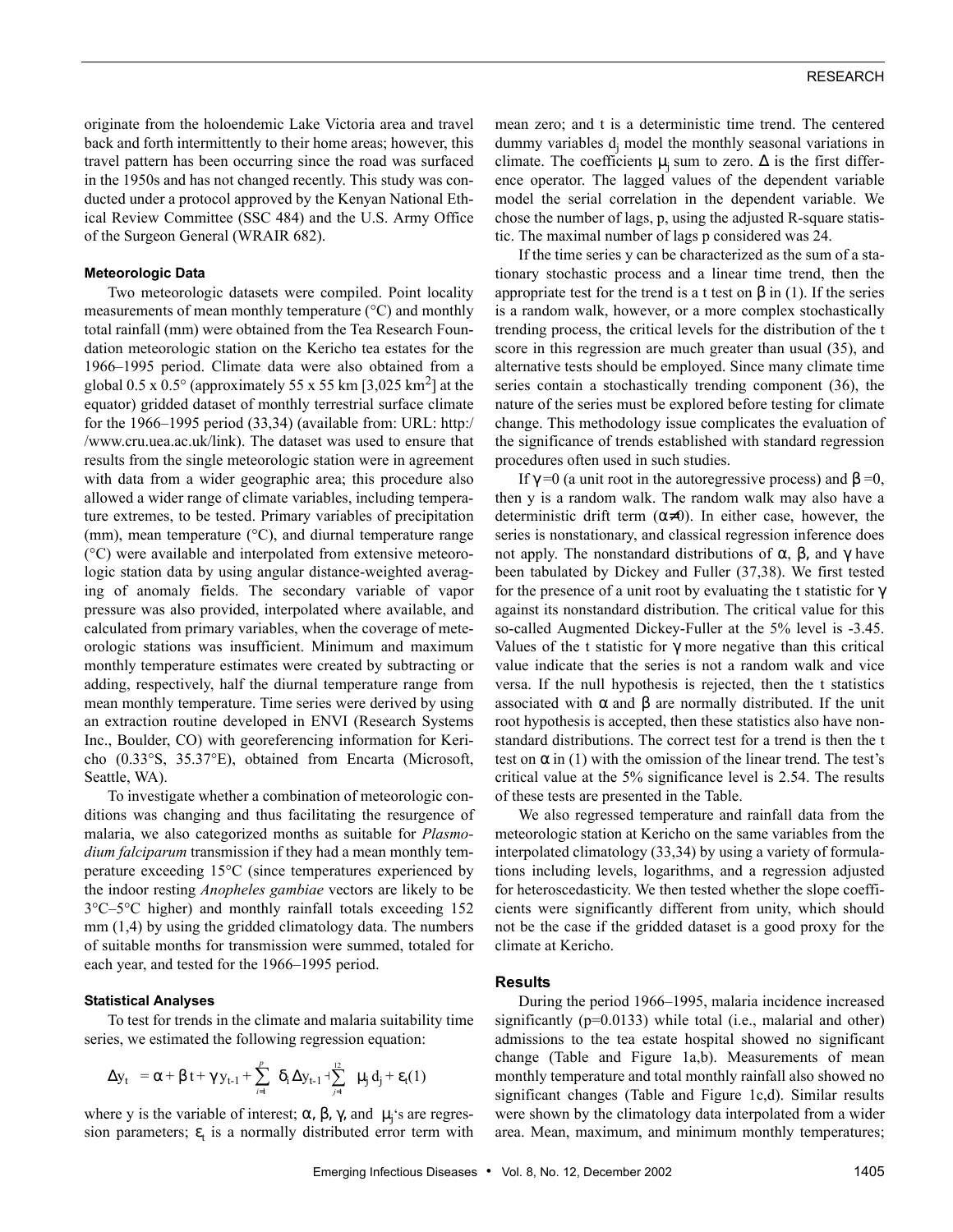## RESEARCH

Table. Trend of malaria, climate, and malaria suitability variables, Kericho tea estates, 1966–1995<sup>a,b</sup>

| Variable                     | p              | ADF <sup>c</sup> | b         |         | p value <sup>c</sup> | ta        | Q       | Sig. Q |
|------------------------------|----------------|------------------|-----------|---------|----------------------|-----------|---------|--------|
| Malaria incidence            | 5              | $-4.00$          | 0.0238    | 2.49    | 0.0133               | 0.1801    | 58.7394 | 0.0097 |
| Total admissions             | 6              | $-2.76$          | $-0.0069$ | $-0.28$ | 0.7820               | $-0.4151$ | 30.9302 | 0.7083 |
| Tmean met. stat. $(^{0}C)$   | 8              | $-3.41$          | 0.0004    | 1.76    | 0.0799               | $-0.0211$ | 40.8630 | 0.2653 |
| Rain met. stat. (mm)         |                | $-11.91$         | $-0.0202$ | $-0.52$ | 0.6066               | $-0.0074$ | 43.3753 | 0.1858 |
| Tmean clim. $(^{0}C)$        |                | $-7.51$          | 0.0035    | 1.60    | 0.1103               | $-0.0980$ | 46.6888 | 0.1094 |
| Tmax clim. $(^{0}C)$         | 24             | $-4.66$          | 0.0070    | 1.68    | 0.0935               | 0.0592    | 22.6634 | 0.9592 |
| Tmin clim. $(^{0}C)$         |                | $-8.36$          | 0.0038    | 1.55    | 0.1233               | $-0.1944$ | 45.1424 | 0.1412 |
| Precipitation clim. (mm)     |                | $-11.70$         | $-0.0098$ | $-0.36$ | 0.7205               | $-0.0745$ | 34.2984 | 0.5497 |
| Vapor pressure clim. (hPa)   |                | $-8.37$          | 0.0038    | 1.66    | 0.0974               | $-0.1829$ | 45.5674 | 0.1318 |
| Garnham suitability $(mo)^d$ | $\overline{4}$ | $-4.21$          | $-0.0380$ | $-0.89$ | 0.3850               | $-0.4488$ | 5.6658  | 0.7729 |

<sup>a</sup>Tmean, the mean monthly temperature; Tmax, the mean of maximum monthly temperatures; Tmin, the mean of minimum monthly temperatures; met. stat., meteorologic station data from the Kericho tea estate; clim., data derived from the global gridded climatology dataset (33,34).<br><sup>b</sup>Figures in bold denote significance at the 5% level. p is the number of lagged differenced dependent variables select

<sup>c</sup>ADF, the Augmented Dickey-Fuller t-test for γ=0. The 5% critical value is -3.45. Exact p values are not available for ADF and τα statistics. The distribution of the t statistic for the slope parameter β has the standard t distribution under the assumption that  $\gamma$ <0. τα is the t statistic for the intercept term in the autoregression without a linear time trend. This test is the appropriate one for a trend if γ=0. Its 5% critical value is 2.54. The Q statistic is a portmanteau test for general serial correlation and is distributed as chi square (39). <sup>d</sup>Garnham suitability (1,4) refers to the number of months with a mean monthly temperature exceeding 15°C and monthly rainfall totals exceeding 152 mm (when the gridded climatology data are used). These data are therefore annual data, whereas all other time-series are monthly observations.

precipitation; and vapor pressure all demonstrated no significant trends (Table; Figure 2a,b,c). Moreover, the interpolated climatology data, when transformed into month of malaria transmission suitability (1,4), again showed no significant changes (Table; and Figure 2d).

Results were very similar, though significance levels varied, between the three formulations of the regression model that compared the local meteorologic station data and those from the interpolated climatology data (33,34). The coefficient for the regression of the meteorologic station rainfall data on the interpolated climatology precipitation data is in every case not significantly different from unity. Significance levels are 10% for the model in levels, 18% for the heteroscedasticityadjusted model, and 96% for the logarithmic model. In the regression of the two temperature series, however, the coefficient is significantly different from unity in every case, as is a joint test statistic for the two slope coefficients.

## **Discussion**

The resurgence of *P. falciparum* malaria in the East African highlands (3,8,18,26, 40–44) has led several researchers to speculate that climate change is a predominant cause (23,45– 50). On the basis of these studies, which have been disputed by experts in vector-borne disease biology (10,27–29, 51,52), and some biological modeling, which has been robustly criticized (53), the International Panel on Climate Change has recently concluded with "medium-to-high confidence" that there will be a net increase in the range and incidence of malaria (49)**;** the results of our work do not support these conclusions.

Malaria incidence increased significantly (p=0.0133) during the 1966–1995 period, while total admissions remained unchanged. Besides an increase in local malaria transmission, two other factors may have influenced the increase in malaria

hospitalizations. An increase in malaria severity indicated by an increased case-fatality rate (from 1.3% in the 1960s to 6% in the 1990s) is most likely linked to chloroquine resistance, which we believe to be the probable cause of much of the overall increase in malaria transmission (32). Travel to and from the Lake Victoria region by a minority of the tea estate workers also exerts an upward influence on malaria transmission in Kericho since such travel increases the numbers of workers asymptomatically carrying gametocytes, which infect



Figure 1. Malaria, hospital admissions, and meteorologic station data, Kericho tea estate, 1966–1995. Malaria incidence (a) total hospital admissions (b) mean monthly temperature (c) and total monthly rainfall (d) are all plotted with a 25-point (month) moving average (bold) to show the overall movement in the data. The significance of these movements is presented in Table.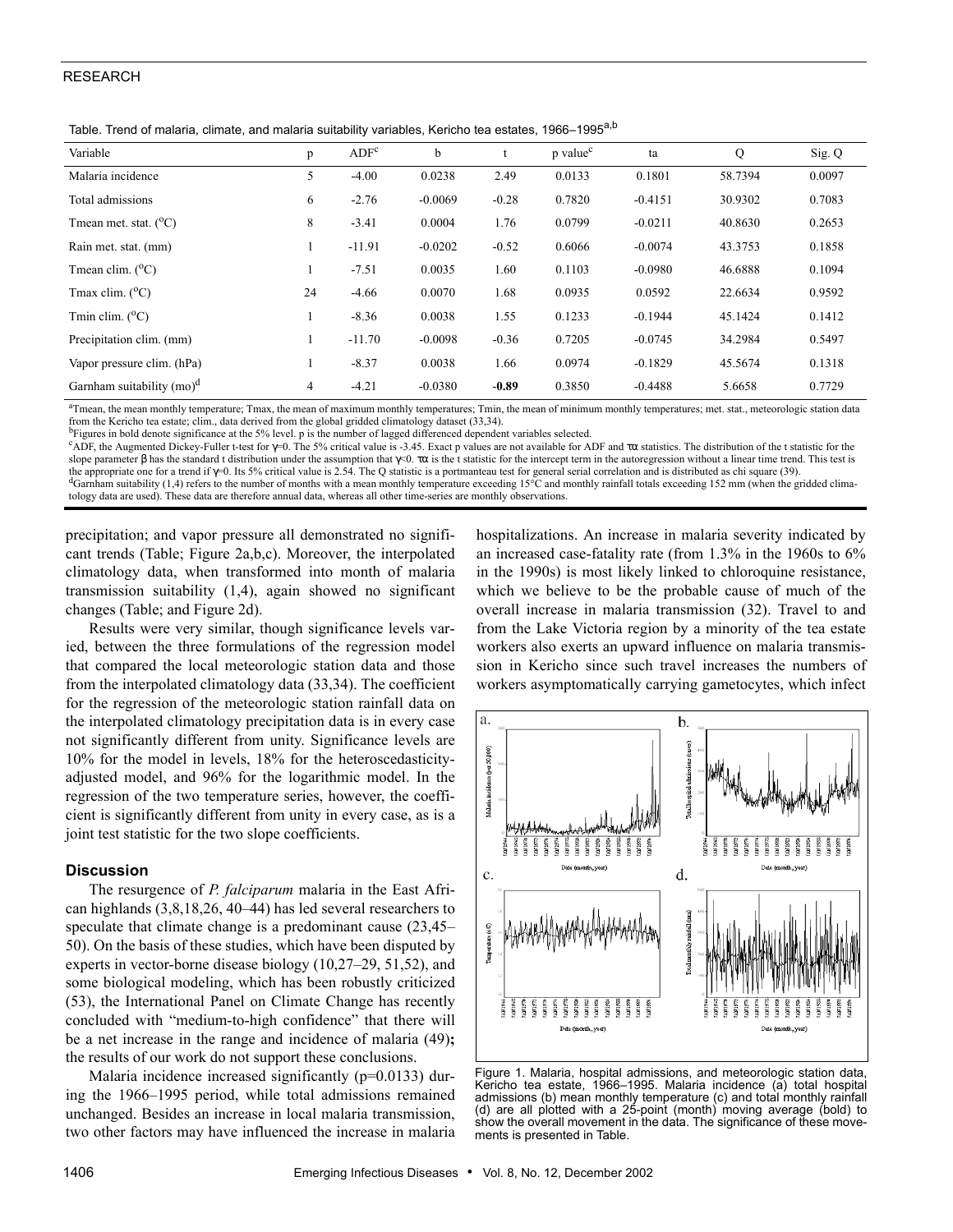

Figure 2. Climate and malaria suitability data for the Kericho area from the global gridded climatology data, including meteorologic and malaria suitability time series. Minimum (bottom), mean (middle) and maximum (top) monthly temperature (a) total monthly precipitation (b) and mean vapor pressure (c) are all plotted with a 25-point (month) moving average (bold) to show the overall movement in the data. The number of months per year suitable for malaria transmission (d) are also plotted. Suitability was determined if rainfall exceeded 152 mm and temperature exceeded 15°C in any month (1,4). The significance of these movements is presented in Table.

mosquitoes for further human infection. This complex topic is the subject of a future publication.

All climate variables, whether from the Kericho tea estate meteorologic station or the pixel covering Kericho in the global climatology dataset showed no significant trends, despite the fact that equivalence tests showed some significant differences between the temperature time series—findings that are in agreement with a broader geographic analysis of East African data from 1911 to 1995 (26) and lend support to the appropriateness of interpolated climate data for use in these investigations. We also think that, when examining trends in meteorologic phenomena, epidemiologists should use more robust statistical techniques for the reasons outlined in the methods. The results of this detailed examination of coincident empirical data do not support the widespread, recent speculation regarding malaria resurgences in response to climate change. No aspect of climate has changed significantly—neither the temperature extremes (maximum and minimum) nor the periods when meteorologic data were transformed into months when malaria transmission is possible. Further study has also shown that variability in these meteorologic variables, independent of any longer term trends, has decreased (54). We must therefore look elsewhere for the causes of these resurgences (27,28,32). These factors are likely to vary. In Kericho, however, increased chloroquine resistance has been strongly argued to be the cause, since all other relevant environmental and sociologic factors are unchanged (32).

The attraction of the global warming hypothesis as an explanation of highland malaria is the existence of a continental trend toward global warming coincident with a trend toward increasing malaria incidence in several parts of Africa, ranging from Senegal (13,14) to Madagascar (10). Where such malaria increases have been examined in detail, however, alternative explanations such as discontinuation of anti-vector measures in Madagascar (10) or chloroquine resistance in Senegal appear to be more likely causes (13,14). Malaria epidemiology is greatly influenced by a range of local factors, making a consistent continent-wide explanation seem unlikely (28,52).

We do not argue that meteorologic conditions have no immediate impact on the seasonal dynamics and incidence of malaria or that climate change is probably not an important future concern in public health. Rather we urge some caution in the interpretation of synonymous changes in climate over wider areas and local changes in malaria incidence.

#### **Acknowledgments**

The authors acknowledge the management and staff of Brooke Bond Kenya Ltd. and its Central Hospital in Kericho, whose outstanding medical system made this study possible, and the support of the Kenya Medical Research Institute in Nairobi, Kenya. We also thank Wilson K. Ngetich for supplying the local meteorologic data.

SIH is currently supported as an advanced training fellow by the Wellcome Trust (#056642). RWS is a senior Wellcome Trust fellow (#033340).

Col. G. Dennis Shanks is the former director of the U.S. Army Component of the Armed Forces Institute of Medical Research in Bangkok, Thailand, which is a part of the Walter Reed Army Institute of Research. He is a physician trained in pediatrics and tropical medicine whose main professional interests are malaria chemotherapy, malaria epidemiology, and clinical trials in developing countries.

#### **References**

- 1. Garnham PCC. Malaria epidemics at exceptionally high altitudes in Kenya. BMJ 1945;11:45–7.
- 2. Strangeways-Dixon D. Paludrine (proguanil) as a malarial prophylactic amongst African labour in Kenya. East Afr Med J 1950;27:127–30.
- 3. Malakooti MA, Biomndo K, Shanks GD. Reemergence of epidemic malaria in the highlands of western Kenya. Emerg Infect Dis 1998;4:671–6.
- 4. Garnham PCC. The incidence of malaria at high altitudes. Journal of the National Malaria Society 1948;7:275–84.
- 5. Lindblade KA, Walker ED, Onapa AW, Katungu J, Wilson ML. Land use change alters malaria transmission parameters by modifying temperature in a highland area of Uganda. Trop Med Int Health 2000;5:263–74.
- 6. Van der Stuyft P, Manirankunda L, Delacollette C. L'approche de risque dans le diagnostic du paludisme-maladie en regions d'altitude. Annales de la Société Belge de Médecine Tropicale 1993;73:81–9.
- 7. Bashford G, Richens J. Travel to the coast by highlanders and its implications for malaria control. Papua New Guinea Medical Journal 1992;35:306–7.
- 8. Lindblade KA, Walker ED, Onapa AW, Katungu J, Wilson ML. Highland malaria in Uganda: prospective analysis of an epidemic associated with El Niño. Trans R Soc Trop Med Hyg 1999;93:480–7.
- 9. Pitt S, Pearcy BE, Stevens RH, Sharipov A, Satarov K, Banatvala N. War in Tajikistan and re-emergence of *Plasmodium falciparum.* Lancet 1998;352:1279.